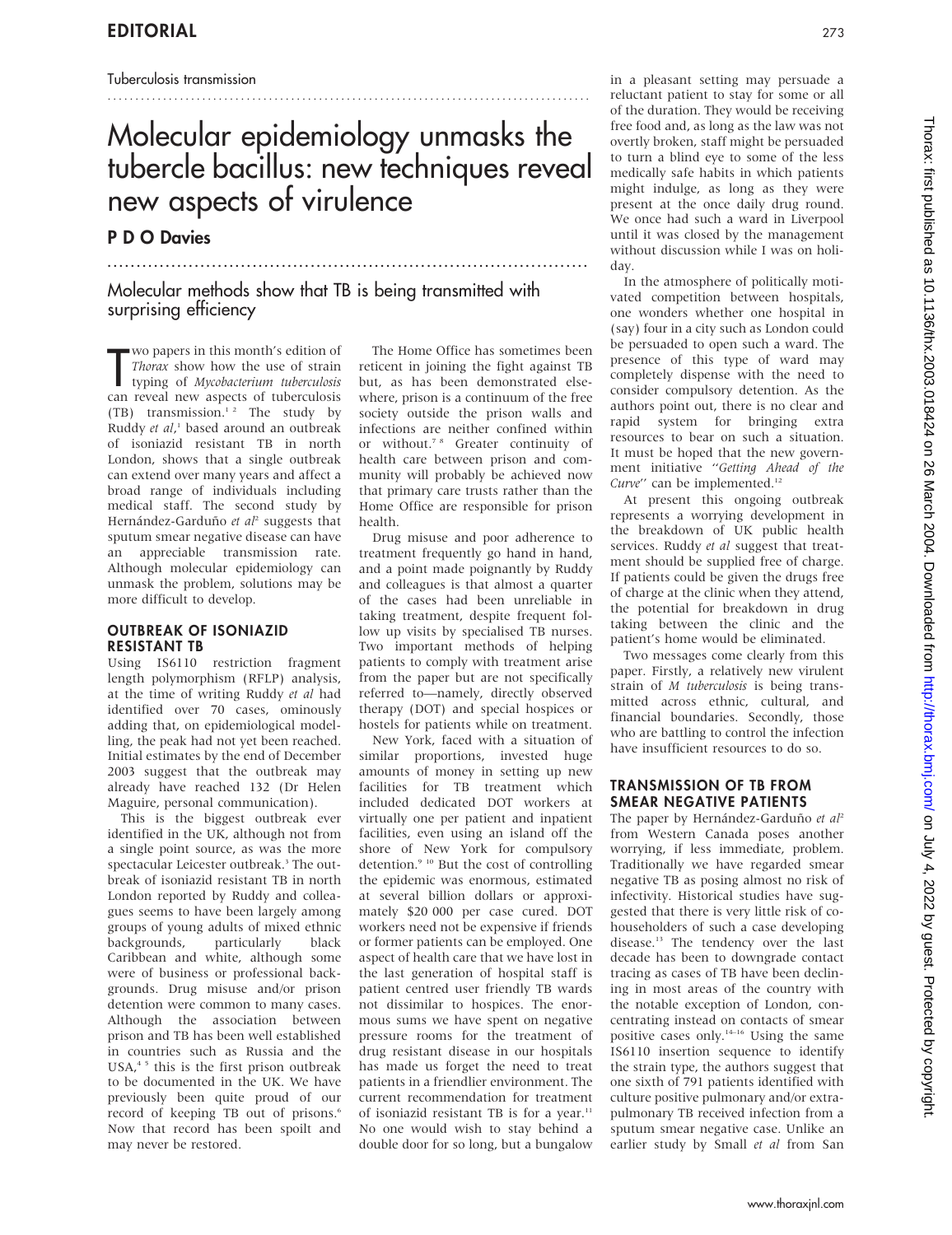Francisco<sup>17</sup> which found that  $17\%$  of TB cases were due to smear negative transmission, Hernández-Garduño et al have included cases with extrapulmonary disease. They hypothesise that patients who appear to have extrapulmonary disease alone could be transmitting tubercle bacilli by previously undetected sputum smear negative transmission.

The methods used to ensure that apparent smear negative transmission could not have been caused by smear positive transmission appear rigorous. One theoretical confounding factor which the authors do not seem to have considered is the possibility that a smear negative patient at the time of diagnosis may have been smear positive earlier on in the disease. As the historical data suggest that 25–50% of untreated patients with pulmonary TB healed spontaneously, this remains a possibility. The finding that one sixth of the cases were due to smear negative transmission is remarkably similar to that of the earlier San Francisco study.<sup>17</sup> The fact that half of all patients with TB have never, to their knowledge, been in contact with a case of TB (so called "casual transmission") perhaps adds some weight to this evidence.<sup>18</sup>

If this is true, what are the implications for TB control? Firstly, it means that it is going to be much harder to eliminate TB in low prevalence settings than we had hoped. Secondly, we may have to revise our contact tracing procedures to include more extensive screening of contacts of smear negative cases, particularly if these may be

## Parental smoking

# Effects of parental smoking on the respiratory health of adults

...................................................................................

# M N Upton

Further evidence that parental smoking may have long term effects into adulthood on the respiratory health of offspring

.......................................................................................

**A** paper on passive smoking by Cook<br>and Strachan' published in a<br>*Thorax* review series in 1999 and Strachan<sup>1</sup> published in a Thorax review series in 1999 reported odds ratios (OR) for childhood lower respiratory tract illnesses, respiratory symptoms, and middle ear disease of 1.2–1.6 for either parent smoking, the risks usually being higher in pre-school children than in children of school age. The review concluded that parental smoking was causally associated with impaired lung function in children, but found inconsistent evidence linking parental smoking to allergic sensitisation and suggested that evidence linking maternal smoking to bronchial hyperresponsiveness (BHR) may have arisen from publication bias.<sup>1</sup>

immunocompromised in any way. Thirdly, the implication for the provision of adequate resources for TB control in low prevalence settings is made clearly

The use of molecular methods for studying the epidemiology of TB is proving to be a two edged sword.19 Unlike the dilemma of Pooh who found that the more he looked for Piglet in Piglet's house without finding him the more Piglet wasn't there,<sup>20</sup> the more we look at TB with this methodology the more we find it is there or, at least, is being transmitted with surprising efficiency. The implications for resources to improve TB control are evident. Unless we can convince our political masters that this is the case, we will have to stand by and watch as things get worse.

Cardiothoracic Centre, Thomas Drive, Liverpool

1 Ruddy MC, Davies AP, Yates MD, et al. Outbreak of isonaizid resistant tuberculosis in north London.

2 Hernández-Garduño E, Cook V, Kunimoto D, et al. Transmission of tuberculosis from smear negative patients: a molecular epidemiology study. Thorax 2004;59:286–90.

3 Watson JM, Moss F. TB in Leicester: out of control, or one of those things? BMJ 2001;322:1133–4. 4 Centres for Disease Control. Transmission of multidrug resistant tuberculosis among

immunocompromised persons in a correctional system—New York 1991. Morbidity Mortality Weekly Rep 1992;41:507–9.

in the paper by Ruddy et al.

CONCLUSIONS

Thorax 2004;59:273–278. Thorax 2004;59:273–274. doi: 10.1136/thx.2003.020081 doi: 10.1136/thx.2003.020081 Correspondence to: P D O Davies,

**REFERENCES** 

L14 3PE; peter.davies@ctc.nhs.uk

Thorax 2004;59:279–85.

There is little information from follow up studies about the effect on adult

- 5 Yerokhin VV, Punga VV, Rybka LN. Tuberculosis in Russia and the problem of multiple drug resistance. Ann NY Acad Sci 2002;953:133–7.
- 6 Darbyshire JH. Tuberculosis: old reasons for a new increase? BMJ 1995;310:954–5.
- 7 Joint Tuberculosis Committee of the British Thoracic Society. Control and prevention of tuberculosis in the United Kingdom: code of practice 2000. Thorax 2000;55:887–901.
- 8 Davies P. Issues facing TB control: tuberculosis in prisons. Scottish Med J 2000;45(Suppl 1):33.
- 9 Frieden TR, Fujiwara PJ, Washko RM, et al. Tuberculosis in New York City: turning the tide. N Engl J Med 1995;333:229–33. 10 Campion EW. Liberty and the control of
- tuberculosis. N Engl<sup>'</sup>J Med 1999;340:385-6. 11 Joint Tuberculosis Committee of the British Thoracic Society. Chemotherapy and management of tuberculosis in the United Kingdom: recommendations 1998. Thorax 1998;53:536–48.
- 12 Department of Health. Getting ahead of the curve. http://www.doh.gov.uk/cmo/idstrategy/ (updated 11 August 2003, accessed 12 December 2003).
- 13 Subcommittee of the Joint Tuberculosis Committee of the British Thoracic Society. Control and prevention of tuberculosis in Britain: an updated code of practice. BMJ 1990;300:995–9.
- 14 Ansari A, Thomas I, Campbell IA. Refined tuberculosis contact tracing in a low incidence area. Respir Med 1998;92:1127–31.
- 15 Communicable Disease Surveillance Centre. Protecting the population from infection. http:// www.hpa.org.uk/infections/topics\_az/tb/pdf/ TBpreliminaryreport\_01.pdf (updated 4 August 2003, accessed 12 December 2003).
- 16 Behr MA, Warren SA, Salamon H, et al. Transmission of Mycobacterium tuberculosis from patients smear-negative for acid-fast bacilli. Lancet 1999;353:444–9.
- 17 **Small PM**, Hopewell PC, Singh SP, et al. The epidemiology of tuberculosis in San Francisco. A population-based study using conventional and molecular methods. N Engl J Med 1994;330:1703–9.
- 18 Dye C. Epidemiology. In: Davies PDO, ed. Clinical tuberculosis, 3rd ed. London: Arnold,  $2003.21 - 42$
- 19 Sonnengerg P, Godfrey-Faussett P. The use of DNA fingerprinting to study tuberculosis. In: Davies PDO, ed. Clinical tuberculosis, 3rd ed. London: Arnold, 2003:60–73.
- 20 Milne AA. The House at Pooh Corner.

health of exposure to parental smoking, $2^3$  which is understandable given the logistical difficulties of following individuals for many decades from birth. In this issue of Thorax Svanes and colleagues take a short cut and report cross-sectional results from the European Community Respiratory Health Survey (ECRHS) linking recalled information about parental smoking to respiratory symptoms, asthma, forced expiratory volumes, and BHR in up to 18 688 adults aged 20–44 years from 37 centres in 17 countries.4

For men and women overall, maternal smoking was positively associated with wheeze (OR 1.12), with a composite variable of three or more asthma symptoms (OR 1.14), but not with current asthma. Because of the large sample, 95% confidence intervals were narrow and excluded unity despite excess risks of wheeze and asthma symptoms being low. The possibility that such weak effects may be due to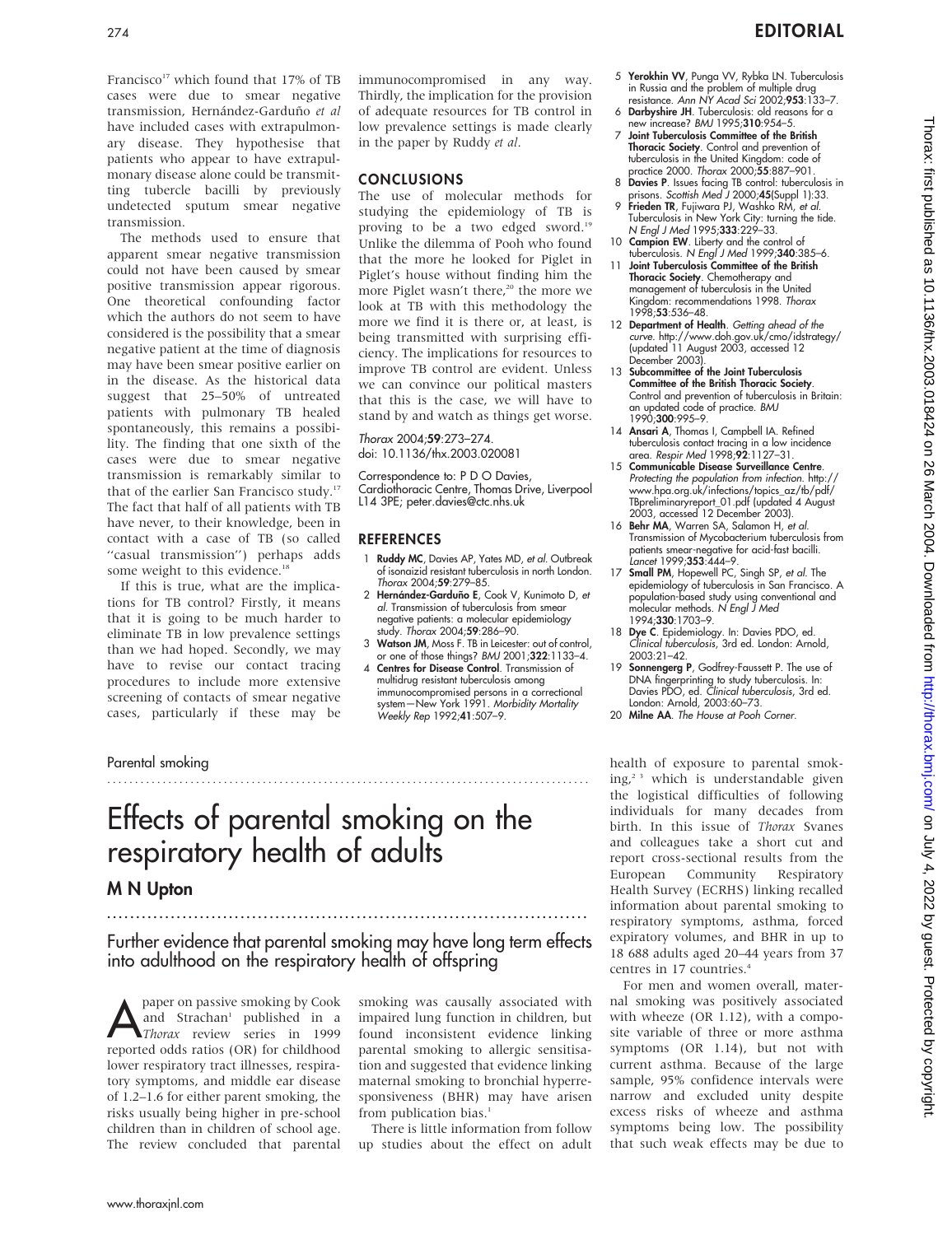confounding should be considered, although similar sized effects were found in never smokers. Maternal smoking was associated with a forced expiratory volume in 1 second  $(FEV_1)$ 24 ml lower and ratio of  $FEV<sub>1</sub>$  to forced vital capacity (FEV<sub>1</sub>/FVC)  $0.5\%$  lower, but not with differences in FVC or BHR. The effects of maternal smoking were greater in subjects whose mothers smoked in pregnancy but, as the authors acknowledge, this is an unreliable conclusion when exposure information is obtained by offspring recall. Overall, there was no effect of paternal smoking on any outcome.<sup>4</sup>

Several lines of evidence suggest that maternal smoking in pregnancy is a cause of childhood wheezing illness, especially transient early wheeze.<sup>5</sup> However, mothers who smoke in pregnancy almost invariably smoke afterwards, so it is difficult to separate a potential role for maternal smoking on a causal pathway leading to a wheeze related phenotype from its action as an environmental trigger. The finding by Svanes et al that maternal smoking may increase wheeze in never smokers, despite adjustment for current passive smoking, supports a causal link between maternal smoking and wheezing phenotype(s).

Does an estimated 10% excess risk of wheeze matter? The prevalence of maternal smoking varied widely in the ECRHS but was over 40% in Denmark, Iceland, and the English speaking centres.<sup>4</sup> We can estimate the population attributable risk (PAR) of adult wheeze due to maternal smoking in these latter centres to be 4–5%, which is the amount of wheeze that could be prevented if maternal smoking was abolished. Public health interventions that halved the prevalence of maternal smoking in these centres would therefore prevent about 2% of wheeze in adults aged 20–44, which seems modest, even allowing for possible underestimation of main effects by this study. This figure ignores the influence of parental smoking on the smoking behaviour of offspring,<sup>7</sup> although not all studies have found a link between smoking by parents and offspring.8

Before considering subgroup analyses, the strengths and weaknesses of the study should be considered. Strengths include precision of effect estimates from the large sample, standardisation across centres of exposures and outcomes, and the capacity to test for heterogeneity across multiple sociocultural settings. This last feature offers some safeguard that the associations in question are not confounded by unmeasured or poorly measured alternative risk factors, assuming that the confounding structure of known and unknown risk factors varies between populations. As with some other studies, $9-11$  reliance on offspring reports of parental "ever" smoking is a weakness because this may be subject to differential (recall bias) and non-differential (random) error, and provides no information about the intensity, duration, or timing of exposure during early life and childhood.

The authors could not test the accuracy of recalled information about parental smoking in their study. However, it seems reasonable to assume that most adults can remember whether their mother or father had smoked regularly during their childhood. This is supported by unpublished findings from the Midspan family study<sup>12</sup> in which parents aged 45–64 reported their smoking habits in 1972–6 and adult offspring aged 30–59 answered a question about maternal smoking in 1996: ''From memory, did your mother ever smoke cigarettes regularly?'' The same enquiry was made about paternal smoking, both questions being similar to those in the ECRHS. In both studies nearly all participants responded positively or negatively about maternal (ECRHS 97%, Midspan 99%) and paternal (ECRHS 93%, Midspan 99%) smoking, despite being offered the opportunity of answering ''don't know'' (ECRHS) or ''not sure'' (Midspan). In the Midspan study there was good agreement between prerecorded and recalled maternal smoking  $(k = 0.87, p < 0.0001)$  and paternal smoking ( $\kappa = 0.70$ , p $\leq 0.0001$ ).

The latter study also illustrates the consequences of concatenating prerecorded information about different intensities of current and former maternal smoking into a single binary variable—maternal ever smoking. Compared with adult offspring whose mothers were never smokers, offspring whose mothers were former smokers or current smokers of 1–14, 15–24, and  $\geq 25$  cigarettes per day had  $FEV<sub>1</sub>$  differences of  $-44, -15, -108, -156$  ml, respectively  $(p<0.0001$  trend for never/current maternal smoking).<sup>12</sup> The difference in  $FEV<sub>1</sub>$ associated with maternal ever smoking was  $-67$  ml (95% CI –106 to  $-28$ ) using pre-recorded exposure and  $-61$  ml (95%)  $CI -99$  to  $-23$ ) using recalled exposure (M N Upton, unpublished finding). The main limitation when using recalled exposure therefore seems to be loss of dose-response. There is also a small degree of attenuation of effect, probably from non-differential error.

The estimate by Svanes et al for the effect of maternal smoking on adult FEV<sub>1</sub> ( $-24$  ml) lies within the 95% confidence interval for the Midspan estimate using recalled exposure. It seems unlikely that such a small decrement would be relevant to the risk of COPD unless the  $FEV<sub>1</sub>$  deficit increases over time, perhaps by interacting with personal smoking. Svanes et al report that there were no significant interactions between maternal and personal smoking in their study, unlike findings in the Midspan family study where maternal and personal smoking synergised to increase airflow limitation.<sup>13</sup> Possible reasons for differences between the studies include the older age of Midspan subjects and perhaps a stronger exposure ''signal'' in Midspan because of the availability of prerecorded information about the intensity of maternal smoking.

The review by Cook and Strachan published in Thorax concluded that samples of at least 2000 were needed to detect effects of parental smoking in children, judged by the absence of publication bias in studies recruiting more than 2000 subjects.<sup>1</sup> According to this view, the study by Svanes et al should have sufficient power to detect effects of parental smoking in subgroups as large as this. However, this assumes not only that the effects of maternal smoking detected in children do not wane over time, but also that the signal-to-noise ratio of the main exposures (maternal or paternal smoking) match those in the studies of children included in the reviews. Both assumptions may be questioned, the latter because of the previously mentioned limitations around the assessment of parental smoking using offspring recall.

This may be a reason why some main effects in the subgroups in the study by Svanes et al did not reach conventional levels of statistical significance, despite large samples and similar point estimates. For example, the effect of maternal smoking on FEV<sub>1</sub> was similar in men  $(-22 \text{ ml})$  and women  $(-24 \text{ ml})$ , whereas 95% confidence intervals included zero in men but not women. When the main effects are relatively weak, it is not surprising that 95% confidence intervals estimated using regression (or logistic regression) include zero (or unity) when the data are divided further. There was no evidence from heterogeneity tests that the effects of maternal smoking on symptoms or lung function differed between men and women. It is a pity that the ECRHS did not record forced expiratory flows because, in children, parental smoking has greater proportional effects on forced expiratory flows than on volumes<sup>16</sup> and such measurements may have increased the study's power, assuming that the decrements in question persist as offspring age.

In contrast to findings for maternal smoking, there was evidence that the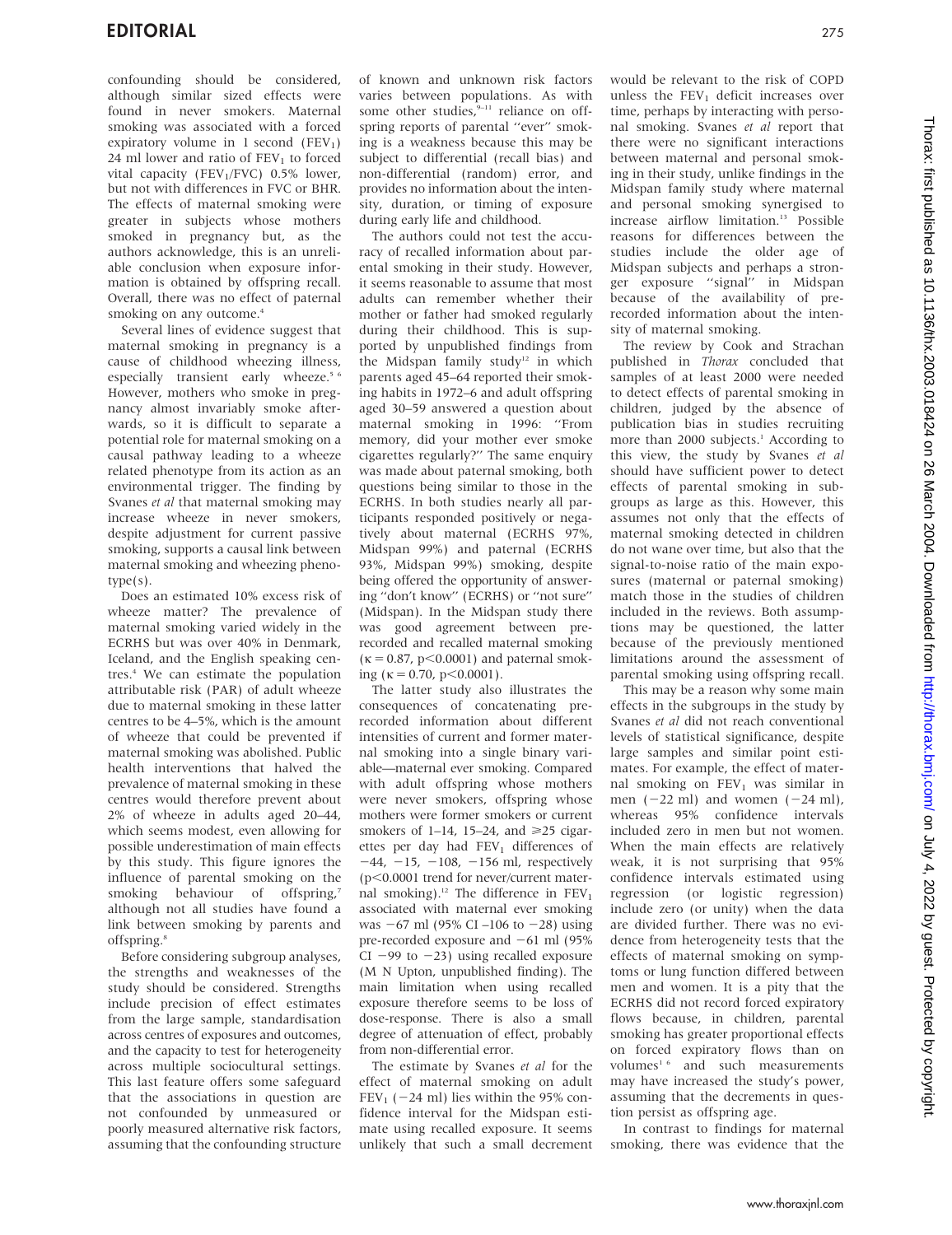effect of paternal smoking differed between men and women, but only on the risk of wheeze (OR 1.13 for men, OR 0.95 for women, heterogeneity  $p = 0.033$ ). Despite claims made to the contrary, there was little evidence that paternal smoking adversely affected lung function in men in the study by Svanes et al (table 4). $4$  It is difficult to interpret the dose-response effect of number of parents smoking on lung function in the study, given the absence of effects of paternal smoking on lung function. Without information on the intensity of parental smoking, it is not possible to exclude the possibility that smoking intensity was higher in mothers whose partners smoked. It is also relevant that there was a similar size dose-response effect of number of parents smoking on FEV<sub>1</sub>/FVC impairment in men and women. The authors suggest that their results are consistent with age windows of particular vulnerability that differ by sex. This is an attractive hypothesis, $6^{6}$ <sup>14</sup> but the only convincing sex differences in their data were effects of paternal smoking on wheeze in men only.

Another strength of the study is the objective evidence of atopy. Maternal smoking was associated more strongly with wheeze in non-atopic  $(OR = 1.23)$ than in atopic  $(OR = 1.04)$  subjects, a difference supported by heterogeneity tests. It is interesting that there appeared to be a greater effect of maternal smoking on wheeze in non-atopic subjects, without a correspondingly greater deficit in airflow limitation and without evidence of an effect of maternal smoking on BHR. It seems possible that there are a number of mechanisms underlying wheeze associated with maternal smoking. Although maternal smoking does not seem to have a large effect and impact on adult wheeze, it may perhaps be a tool to explore the pathogenesis of non-atopic asthma which is underdiagnosed<sup>15</sup> and under-researched,<sup>16</sup> yet has a large impact.

There is already substantial evidence that parental smoking, particularly maternal smoking, adversely affects the health of infants and children.<sup>16</sup> There is little need for further data to justify public health efforts to reduce the exposure of offspring to passive smoking before or after birth. The study by Svanes et  $al<sup>4</sup>$  adds to the evidence that parental smoking may have longstanding effects into adulthood on the respiratory health of offspring, and allows us to generalise evidence ''that something is going on'' from the limited studies that have so far been conducted in adults.<sup>2 3 9-11</sup> <sup>13</sup> However, current evidence is insufficient to assess the clinical significance of the different effects reported in adults or to understand how exposure to maternal and paternal smoking at different times before and after birth integrates to cause longstanding changes in lung structure and function.

Thorax 2004;59:274–276. doi: 10.1136/thx.2003.018424

Correspondence to: M N Upton, Woodlands Family Medical Centre, 106 Yarm Lane, Stockton-on-Tees, Cleveland TS18 1YE, UK; marknupton@aol.com

# **REFERENCES**

1 Cook DG, Strachan DP. Summary of effects of parental smoking on the respiratory health of children and implications for research. Thorax 1999;54:357–66.

- 2 Jenkins MA, Hopper JL, Bowes G, et al. Factors in childhood as predictors of asthma in adult life. BMJ 1994;304,309:90-3.
- 3 Strachan DP, Butland BK, Anderson HR. Incidence and prognosis of asthma and wheezing illness from early childhood to age 33 in a national British cohort. BMJ 1996;312:1195–9.
- 4 Svanes C, Omenaas E, Jarvis D, et al. Parental smoking in childhood and adult obstructive lung disease: results from the European Community Respiratory Health Survey. Thorax 2004;59:295–302.
- 5 Stein RT, Holberg CJ, Sherrill D, et al. Influence of parental smoking on respiratory symptoms during the first decade of life: the Tucson children's respiratory study. *Am J Epidemio*<br>1999;**149**:1030–7.
- 6 Stocks J, Dezateux C. The effect of parental smoking on lung function and development during infancy. Respirology 2003;8:266–85.
- 7 Lieb R, Schreier A, Pfister H, et al. Maternal smoking and smoking in adolescents: a prospective community study of adolescents and their mothers. Eur Addict Res 2003;9:120–30.
- 8 McNeill AD, Jarvis MJ, Stapleton JA, et al. Prospective study of factors predicting uptake of smoking in adolescents. J Epidemiol Community Health 1989;43:72–8.
- 9 Masi MA, Hanley JA, Ernst P, et al. Environmental exposure to tobacco smoke and lung function in young adults. Am Rev Respir Dis 1988;138:296–9.
- 10 Hu FB, Persky V, Flay BR, et al. An epidemiological study of asthma prevalence and related factors among young adults. J Asthma 1997;34:67–76.
- 11 Larsson ML, Frisk M, Hallström J, et al. Environmental tobacco smoke exposure during childhood is associated with increased prevalence of asthma in adults. Chest 2001;120:711–7.
- 12 Upton MN, Watt GCM, Davey Smith G, et al. Permanent effects of maternal smoking on offspring's lung function. Lancet 1998;352:453.
- 13 Upton MN, Davey Smith G, McConnachie A, et al. Maternal and personal cigarette smoking synergize to increase airflow limitation in adults. Am J Respir Crit Care Med 2004;169:479–87.
- 14 Tager IB, Ngo L, Hanrahan JP. Maternal smoking during pregnancy: effects on lung function during the first 18 months of life. Am J Respir Crit Care
- Med 1995;152:977–83. 15 Burney P. The changing prevalence of asthma? Thorax 2002;57(Suppl II):ii36–9.
- 16 Pearce N, Pekkanen J, Beasley R. How much asthma is really attributable to atopy? Thorax 1999;54:268–72.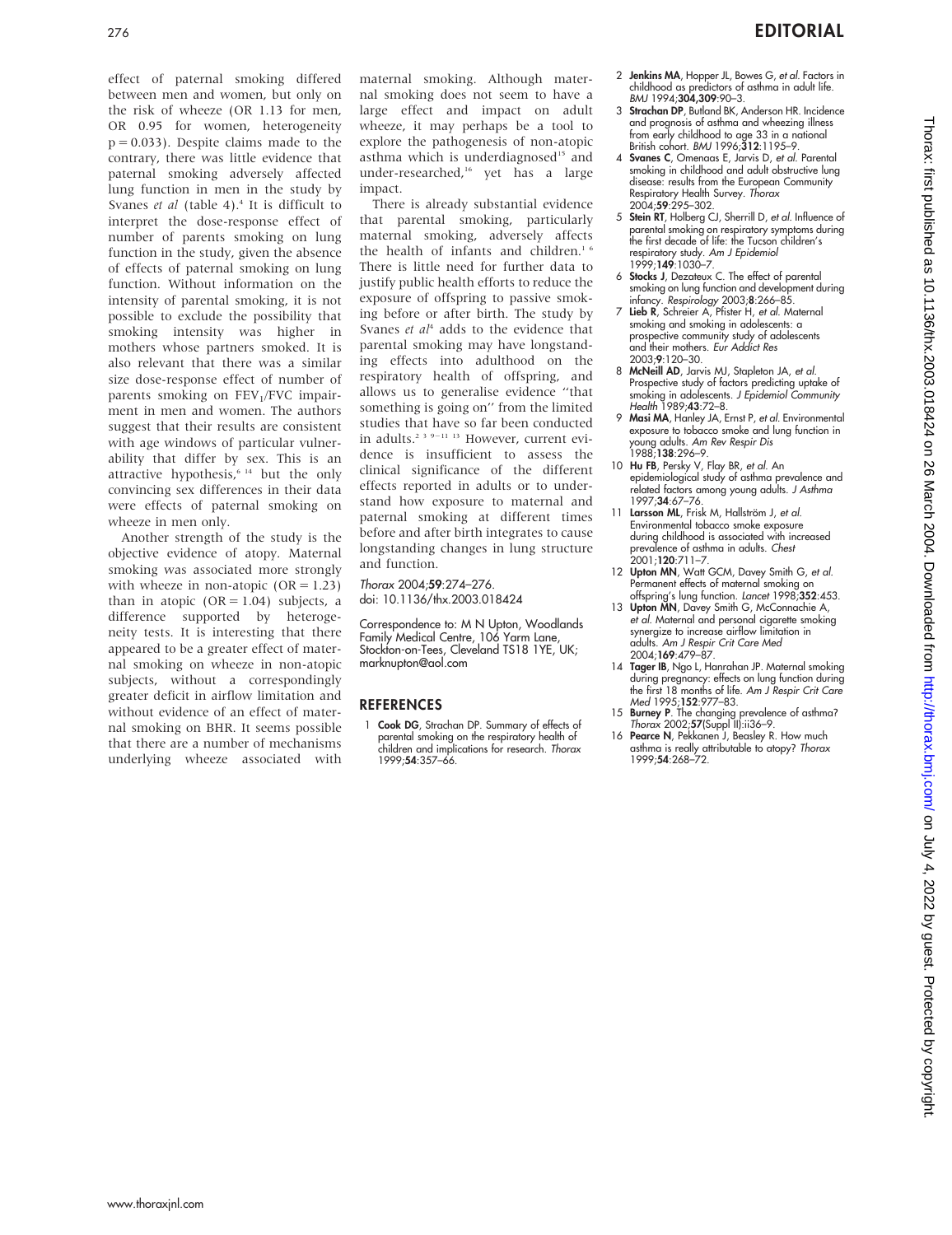# Role of outdoor aeroallergens in asthma exacerbations: epidemiological evidence

# R W Atkinson, D P Strachan

...................................................................................

Confounding factors complicate the interpretation of time series studies in examining the role of outdoor aeroallergens in asthma exacerbations

**Example historically low levels,**<br>
such as nitrogen dioxide, sulphur<br>
dioxide, and particulate matter are outdoor environmental pollutants dioxide, and particulate matter are thought to play a role in exacerbating asthma. Much of this evidence comes from ecological ''time series'' studies that use sophisticated statistical methods to examine temporal associations between daily counts of asthma attacks and daily levels of air pollution at the population level. A good example of this type of study is the multi-city European study APHEA (Air Pollution and Health: an European Approach).<sup>12</sup> Panel studies have also investigated temporal associations between daily outdoor air pollution levels and asthma but use the symptoms, lung function and medication use of individuals as the health status indicators. The multi-city equivalent in panel design is the PEACE study (Pollution Effects in Asthmatic Children in Europe). However, it failed to find statistically significant associations between particle measures, sulphur dioxide and nitrogen dioxide and respiratory symptoms, peak expiratory flow and medication use.<sup>3</sup>

Only a relatively small number of studies have used the time series approach to investigate the health effects of aeroallergens at the population and individual levels. Some studies of air pollution have included pollens and fungal spores as potential confounders,4–7 while others have been designed specifically to investigate the health effects of aeroallergens.<sup>8-16</sup> The conclusions from this latter group are inconsistent—some report significant effects of pollens and spores and others do not. This inconsistency may be because there is no real association or because of methodological problems associated with this type of study.

### METHODOLOGICAL PROBLEMS WITH TIME SERIES STUDIES Pollen distribution

One methodological problem faced by researchers using time series designs is that the appropriate exposure-response curve for an effect of aeroallergens on asthma exacerbations is not known. Many pollen species have defined seasons, with high counts during these seasons and none for the remainder of the year. Their skewed distributions present the analyst with particular statistical challenges. One approach is to divide study days into groups defined by the percentiles of the pollen or spore distribution. At its simplest level, this approach can examine the health effects of aeroallergens by comparing days with zero aeroallergen counts with days with non-zero counts. By subdividing the study days into more groups, the method can reveal possible threshold values. For example Lewis et  $al<sup>11</sup>$  examined the linearity of the effect of aeroallergens by dividing the daily counts of A&E visits and admissions for asthma by tertile of aeroallergen counts plus a further group for days when counts were zero. They found stronger effects of grass pollens on days above the third tertile (when accompanied by thunderstorm activity). A similar finding was made by Salvaggio and co-workers.<sup>14</sup> Newson et  $al^{17}$  found that the number of epidemics of asthma was over-represented on high pollen days  $($ >50 grains/m<sup>3</sup> per day) compared with low pollen days or days with zero pollen counts. However, Dales et al<sup>8</sup> assessed the linearity of the effect of pollen counts (classified as weeds, grasses and trees) on emergency visits for asthma to a children's regional hospital in Ontario and found no evidence for non-linearity. Whereas it is important to explore possible departures from a linear concentration-response relationship, individual

studies quoting a specific threshold of effect should be interpreted with caution because such analyses are often "post hoc" (or data driven).

## Meteorological conditions

Meteorological conditions may also contribute to the apparent inconsistencies in the results of time series studies of the health effects of aeroallergens. The weather may act as an effect modifier by interacting with aeroallergen levels.  $Salvaggio$  and colleagues<sup>14</sup> studied admissions for asthma in New Orleans in relation to total spore and pollen counts at three different levels of humidity. They found that the percentage of high asthma admission days increased on days with low or intermediate levels of humidity but not on days of high humidity. In a synoptic evaluation of asthma hospital admissions in New York, Jamason and coworkers<sup>10</sup> found that the impact of weather conditions varied according to season (greatest effect in autumn and winter), although they found no evidence of an effect of pollen on asthma admissions in any season.

Meteorological conditions may also have a significant indirect role on asthmatic subjects by permitting the clearance or build up of outdoor allergens.10 In most ecological time series studies of asthma exacerbations and environmental factors (aerobiological and air pollution) a direct effect of the weather is studied. Temperature and relative humidity are the most common measures although others also include rainfall, barometric pressure, and wind speed and direction. Low temperature<sup>18</sup> and relative humidity<sup>8 18 19</sup> are most commonly associated with independent effects on asthma admissions. The evidence for an effect of rainfall is mixed.<sup>9-13-18</sup> For instance, thunderstorms have been associated with asthma epidemics.17–19 20–23 One possible explanation is that the humidity preceding a thunderstorm, or rainfall during a thunderstorm, leads to the break up of pollen grains releasing starch granules that are then circulated (together with fungal spores if present) by the exceptional meteorological conditions.<sup>2</sup>

# Air pollution

The possible role of air pollution in confounding or modifying the effects of pollen is of particular interest. A number of studies have investigated the possibility that pre-exposure to air pollution sensitises individuals to the effect of aeroallergens.25–29 These clinical studies have not been supplemented by many epidemiological studies. Lewis et  $al<sup>11</sup>$  examined possible interactions between air pollution and both pollens